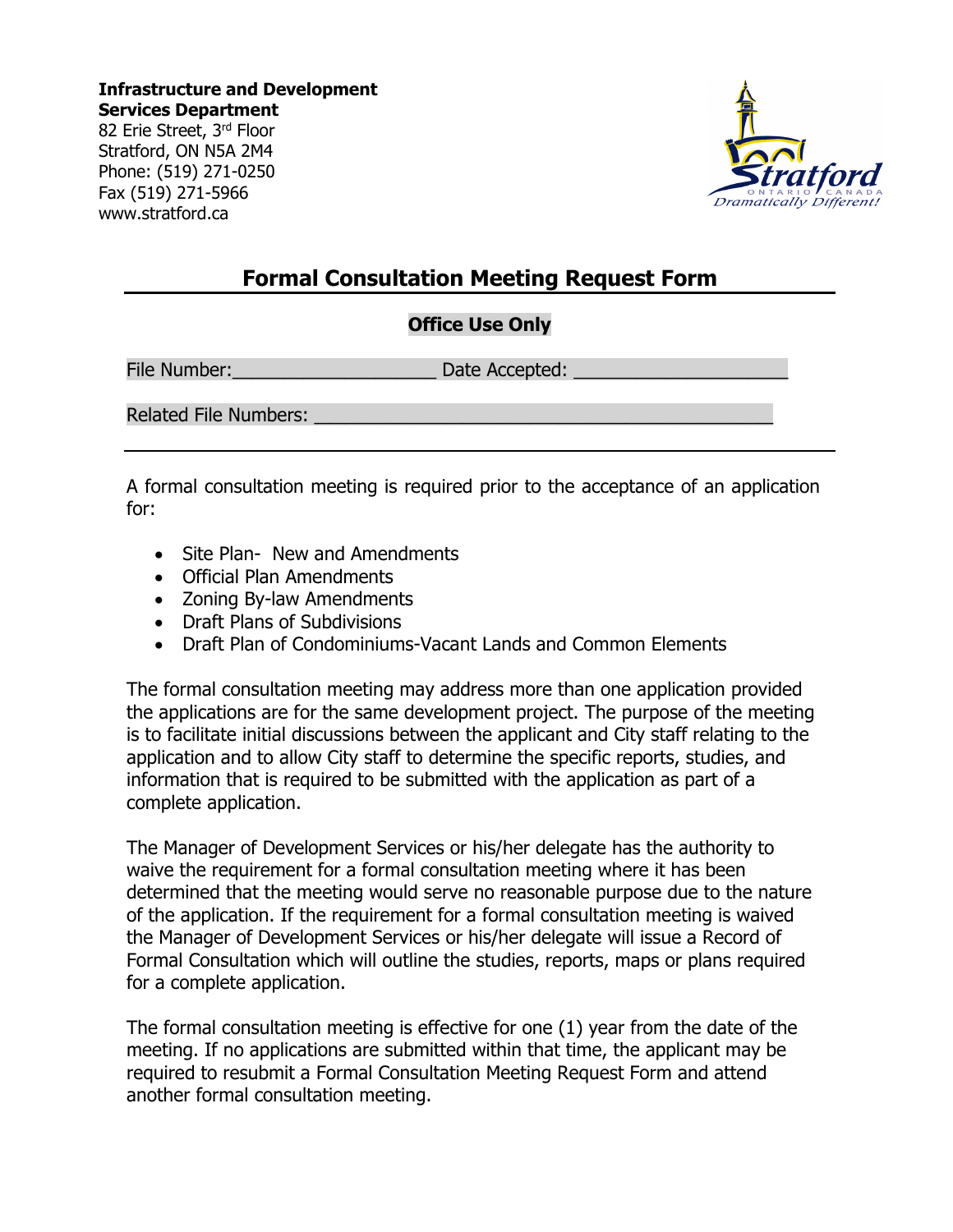## **Formal Consultation Meeting Request Form Requirements:**

Site Plan Applications:

- $\Box$  1 copy of the completed Formal Consultation Meeting Request Form
- $\Box$  1 copy of a preliminary site plan, showing the proposed development including:
	- $\circ$  North arrow
	- o Standard scale in metric
	- o Property lines
	- $\circ$  The location, dimensions and use of all existing and proposed buildings and structures on the site
	- $\circ$  The location, setback and dimension of loading areas and parking spaces
	- o Width and location of driveways, access aisles & walkways that are proposed, existing or to be removed
	- $\circ$  Location of outdoor storage, or facilities for garbage and recycling
	- $\circ$  Any other applicable information
- $\Box$  Elevations
- $\Box$  Letter outlining how the site is proposed to be serviced
- $\Box$  Digital copy (on a USB or e-mailed) containing the completed Formal Consultation Meeting Request Form, copy of the preliminary site plan, and copies of any other studies or plans submitted.

Official Plan Amendment and/or Zone Change Applications:

- $\Box$  1 copy of the completed Formal Consultation Meeting Request Form.
- $\Box$  1 copy of a key map showing the extent and boundaries of the lands affected. If the application is for an Official Plan Amendment please include the proposed Official Plan designation, & special policies. If the application is for a Zoning By-law Amendment include the proposed zoning and details on any special provisions requested.
- $\Box$  Digital copy (on a USB or e-mailed) containing the completed Formal Consultation Meeting Request Form, copy of key map, and copies of any other studies or plans submitted.

Draft Plan of Subdivision, Vacant Land Condominium or Common Elements Condominium Applications:

- $\Box$  1 copy of the completed Formal Consultation Meeting Request Form.
- $\Box$  10 copies of a draft concept plan (D sized 24x36- to be folded letter size), to scale, showing the proposed development including:
	- o North arrow
	- o Standard scale in metric
	- $\circ$  Limits of the plan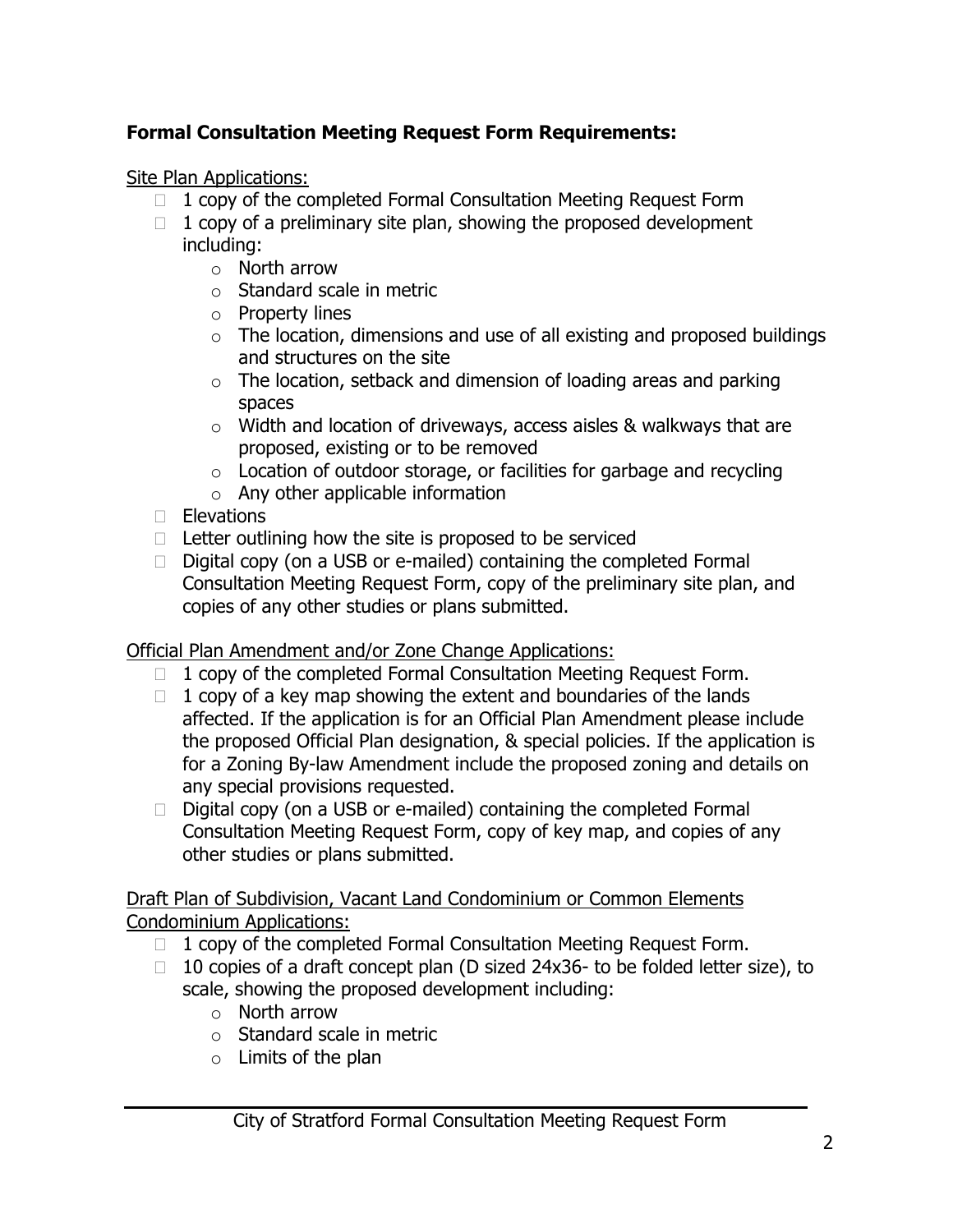- $\circ$  Location and dimensions of the proposed lots and blocks
- o Location and width of existing and proposed road allowances
- $\circ$  Location of existing buildings, vegetation and natural features
- $\circ$  Location of conservation authority regulation limit
- $\circ$  Any other relevant information
- $\Box$  Letter outlining how the site is proposed to be serviced.
- $\Box$  Digital copy (on a USB or e-mailed) containing the completed Formal Consultation Meeting Request Form, copy of the draft concept plan, and copies of any other studies or plans submitted.

Please note:

- If you are submitting a Formal Consultation Meeting Request Form for multiple applications only 1 completed copy of the form is required.
- A Formal Consultation Meeting will not be scheduled until sufficient information is received.
- If you will be submitting studies or additional materials please contact Planning Staff to determine how many copies to provide.
- Material required with an application is based on information available at the Formal Consultation meeting. The City reserves the right to require additional material.

# **Additional Information**

Comments or questions concerning this application can be directed to: City of Stratford Development Services Division 82 Erie Street, 3rd Floor Stratford ON N5A 2M4 Telephone (519) 271-0250 extension 5345 Fax (519) 271-5966 Email: planning@stratford.ca

Notice of Collection

The personal information collected on this form is collected by the Corporation of the City of Stratford under the authority of the Municipal Act, 2001, and will be used by Infrastructure and Development Services staff for reviewing the application and other administrative purposes. Questions about the collection and use of this information may be made to the City Clerk, P.O. Box 818, Stratford, Ontario, N5A 6W1, or by telephone 519-271-0250 ext. 5329 during business hours.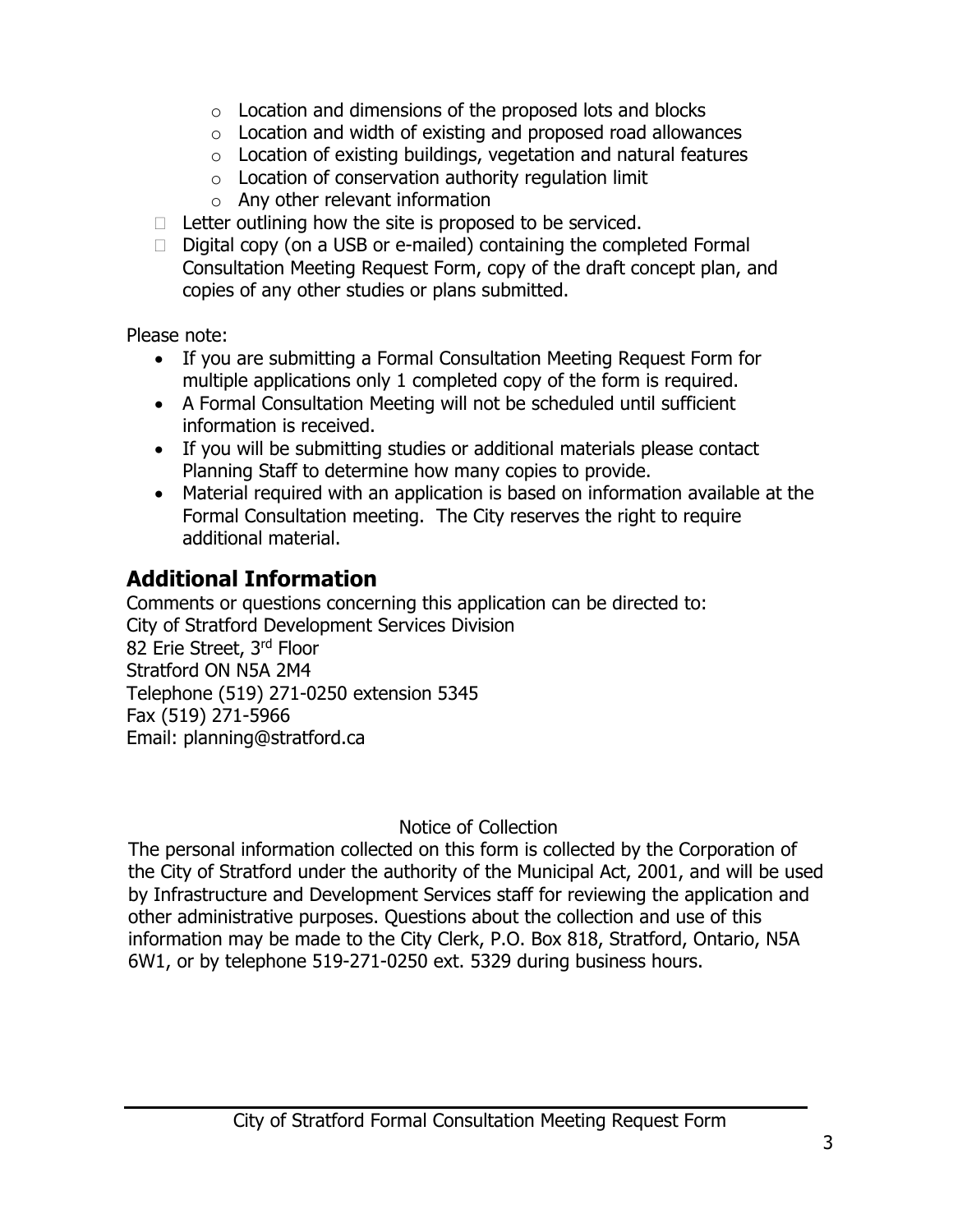## **Part One: General Information**

|                                       | <b>Registered Owner</b>                                                                                                                                                                                                        |  |  |
|---------------------------------------|--------------------------------------------------------------------------------------------------------------------------------------------------------------------------------------------------------------------------------|--|--|
|                                       |                                                                                                                                                                                                                                |  |  |
|                                       | Principal of company (if owner is a company):                                                                                                                                                                                  |  |  |
|                                       |                                                                                                                                                                                                                                |  |  |
|                                       | Postal Code: Postal Code: Phone: 2008. 2008. [2013] Postal Code: 2014. [2013] Postal Code: 2014. [2013] Postal Code: 2014. [2014] Postal Code: 2014. [2014] Postal Code: 2014. [2014] Postal Code: 2014. [2014] Postal Code: 2 |  |  |
|                                       |                                                                                                                                                                                                                                |  |  |
|                                       | Applicant (if other than the registered owner)                                                                                                                                                                                 |  |  |
|                                       |                                                                                                                                                                                                                                |  |  |
|                                       |                                                                                                                                                                                                                                |  |  |
|                                       |                                                                                                                                                                                                                                |  |  |
|                                       |                                                                                                                                                                                                                                |  |  |
|                                       |                                                                                                                                                                                                                                |  |  |
|                                       | <b>Location of the Subject Land</b>                                                                                                                                                                                            |  |  |
|                                       |                                                                                                                                                                                                                                |  |  |
|                                       |                                                                                                                                                                                                                                |  |  |
|                                       | Frontage (m): ______________ Depth (m): __________ Area (m <sup>2</sup> ): _______________                                                                                                                                     |  |  |
|                                       |                                                                                                                                                                                                                                |  |  |
| <b>Part Two: Proposed Development</b> |                                                                                                                                                                                                                                |  |  |
|                                       | <b>Type of Application</b><br>1. This is a Formal Consultation Meeting Request for (check all that apply):<br>□ Site Plan:                                                                                                     |  |  |
|                                       | $\Box$ New Site Plan<br><b>OR</b><br>$\Box$ Site Plan Amendment<br>□ Official Plan Amendment<br>□ Zone Change<br>□ Draft Plan of Subdivision<br>Draft Plan of Condominium:                                                     |  |  |
|                                       | □ Vacant Land<br>□ Common Element<br>OR.                                                                                                                                                                                       |  |  |